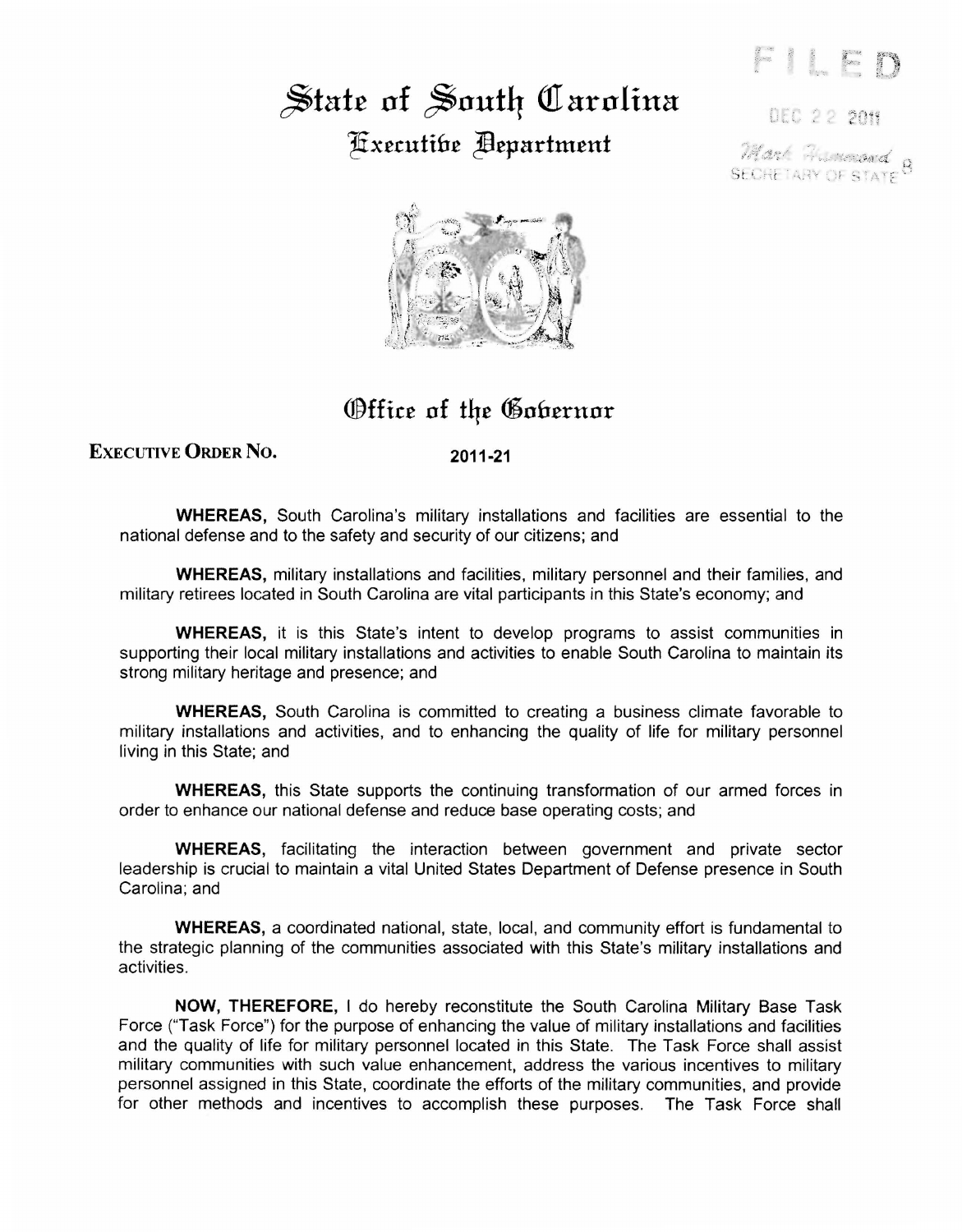Executive Order 2011-21 Page 2

coordinate efforts among the public and the private sectors to maintain a significant United States Department of Defense presence in South Carolina. The Task Force shall advise the Governor on any issues and strategies related to military base closures, realignments, and mission changes.

1. The reconstituted Task Force shall be comprised of the following individuals or their designees:

South Carolina Adjutant General Secretary of the South Carolina Department of Commerce Director of the Governor's Office of Veterans Affairs Executive Director of South Carolina Chamber of Commerce Chief Executive Officer of Beaufort Chamber of Commerce Chief Executive Officer of Charleston Metro Chamber of Commerce Chief Executive Officer of Columbia Chamber of Commerce Chief Executive Officer of Sumter Chamber of Commerce Chairperson of Beaufort County Council Chairperson of Berkeley County Council Chairperson of Charleston County Council Chairperson of Richland County Council Chairperson of Sumter County Council Mayor of Beaufort Mayor of Charleston Mayor of Columbia Mayor of North Charleston Mayor of Port Royal Mayor of Sumter

- (a) The Governor shall also appoint one or more members of the Senate and/or of the House of Representatives to the Task Force.
- (b) The Governor shall appoint five at-large members:
	- (1) to be eligible for appointment by the Governor as an at-large member, a person must have demonstrated experience in one or more of the following areas: economic development, defense industry, military installation operation, environmental issues, finance, local government, or senior military leadership;
	- (2) four of the at-large members shall represent, respectively, the four military communities (Beaufort, Charleston, Columbia, and Sumter) and each shall reside in the military community which he/she is appointed to represent;
	- (3) the Governor shall appoint a fifth at-large member who shall also serve as the Task Force Chairman.
- (c) The Governor may designate any one of the members of the Task Force as its Vice-Chairman.
- (d) The Governor may provide staff support and other resources as necessary, through Task Force funding provided by the General Assembly and/or other sources and